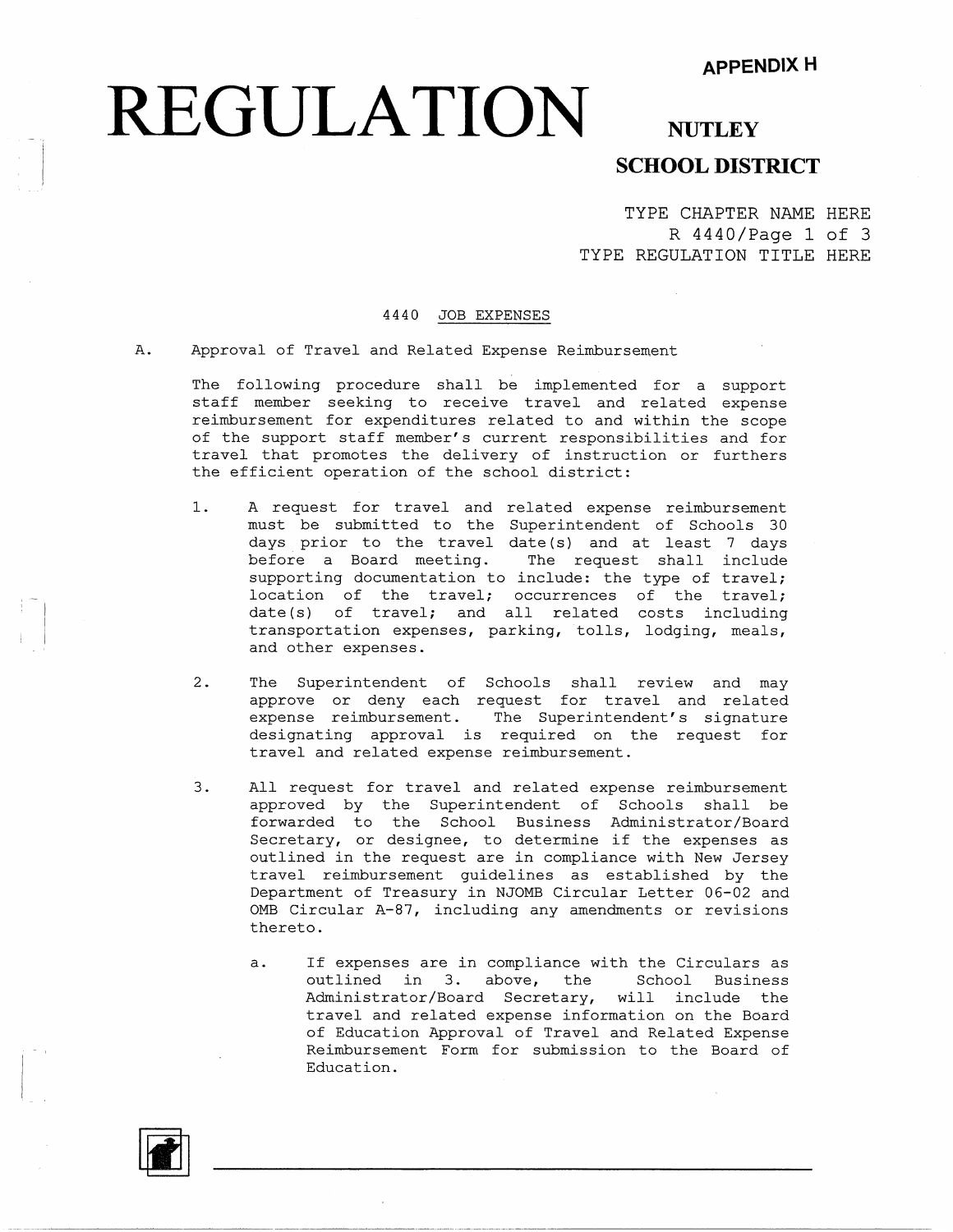## **REGULATION** NUTLEY

### **SCHOOL DISTRICT**

TYPE CHAPTER NAME HERE R 4440/Page 2 of 3 TYPE REGULATION TITLE HERE

- b. If any travel and related expenses are not in compliance with the Circulars in 3. above, the School Business Administrator/Board Secretary, or<br>designee, will return the request to the designee, will return the request to the Superintendent of Schools. The Superintendent may deny the returned request or require the support staff member to submit written documentation setting forth in detail why the expenses are necessary or unavoidable. The Superintendent of Schools may approve or deny the re-submitted request. If the Superintendent of Schools approves the re-submitted request with the written documentation, the School Business Administrator/Board Secretary, will include a summary of this documentation on the Board of Education Approval of Travel and Related Expense Reimbursement Form.
- 4. The Board of Education Approval of Travel and Related Expense Reimbursement Form shall be presented to the Board of Education for approval. Approval by a majority of the full voting membership of the Board at a Board meeting is required.
- B. Reimbursement of Travel and Related Expenses

All travel and related expenses that receive prior written approval of the Superintendent of Schools and prior approval of the Board shall be reimbursed by the Board of Education in accordance with the following procedures:

1. The support staff member, within 30 calendar days after incurring the approved travel and related expenses, shall be required to submit to the School Business Administrator/Board Secretary, receipts documenting all prior Board approved travel and related expenses paid by the support staff member during the travel. Reimbursement to the support staff member will be made in accordance with the district's payment procedures.